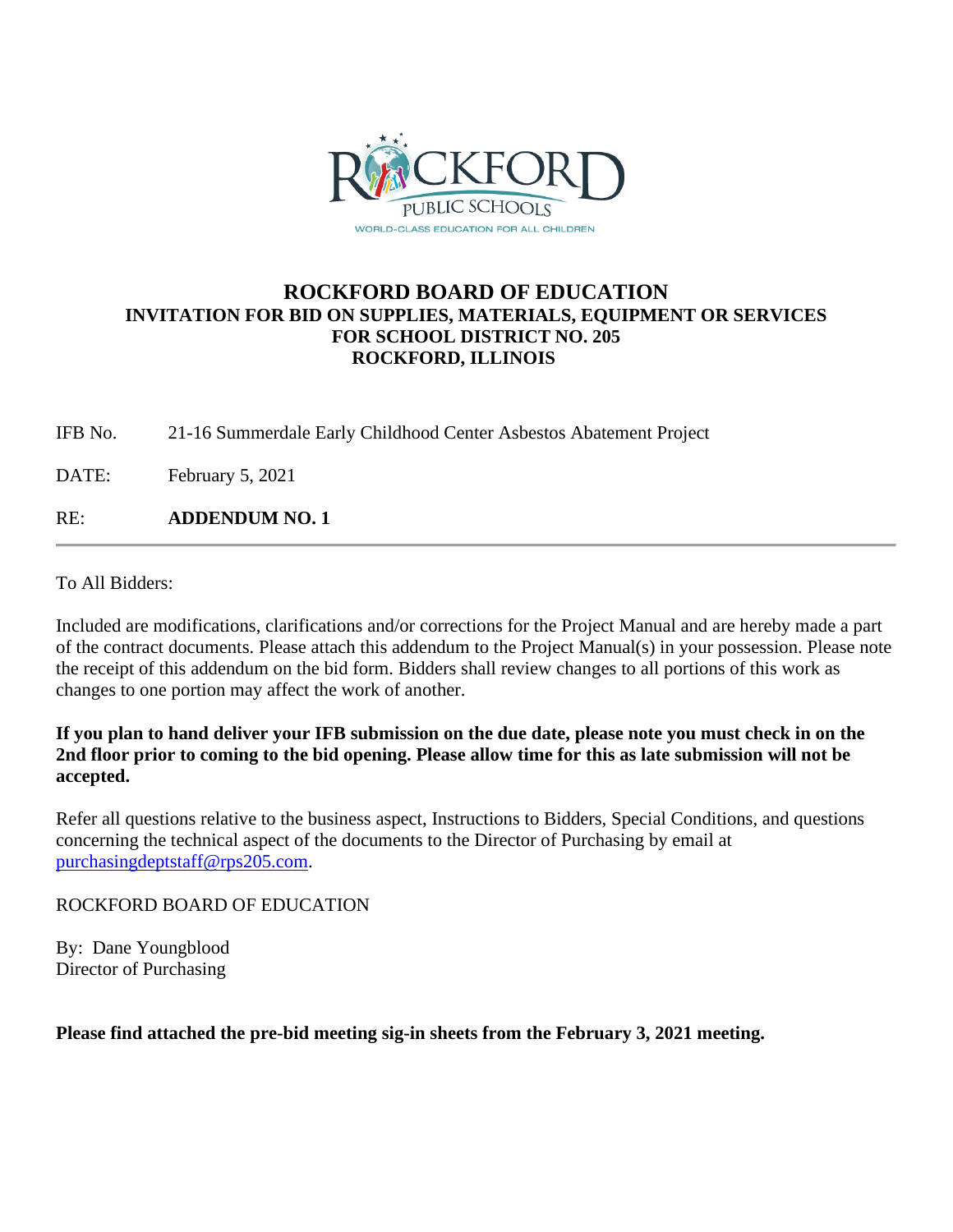| Wednesday, February 3, 2021 at 3:30 p.m.<br>Pre-Bid Meeting Sign-In Street            |
|---------------------------------------------------------------------------------------|
| IFB No. 21-16 Summerdale m.C.C. Aspeatos Apatement Project<br>ROCKFORD PUBLIC SCHOOLS |

 $\mathcal{V}_{\mathbf{k}_i}$ 

ÿ,



## PRE-BID MEETING SIGN-IN SHEET<br>IFB No. 21-16 Summerdale Early Childhood Center Asbestos Abatement Project

**DI TASH SKRITH TANI ADDRHAA AO HIAM IN A TAIRI TI N ORDHR HO RHAFA ADDRNDI IN NAFA TANI TASH AN TASH AN TAIRI** 

|                                                                                                                                                                                    | o.<br>თ<br>┙<br>Ligton Coller<br>Joe Kodriguez |                                 |                              | 4<br>Frian Hydres            | $\boldsymbol{\omega}$<br>I'm Bolı              | $\triangleright$<br>Wares 2 Stoysella        | KANN FEIL                 |                 |  |
|------------------------------------------------------------------------------------------------------------------------------------------------------------------------------------|------------------------------------------------|---------------------------------|------------------------------|------------------------------|------------------------------------------------|----------------------------------------------|---------------------------|-----------------|--|
|                                                                                                                                                                                    |                                                | Kinsale                         | Valol                        | Millwart Service Grand       | Coltax                                         | $\sqrt{70}$ $\geq$                           | どいつ                       |                 |  |
| <b>Company Name</b>                                                                                                                                                                |                                                | 648 Blackhant dr<br>Westmant IL | Bruskhlein c7<br>Allia Apple | St. Heberts No               | $2441$ N Leewitt 51<br>$\sqrt{2}$<br>II. booyy | IRIS Franklin KLO<br>Lieulles Purk 160131    |                           | Company Address |  |
| 1952NOUSTRY AUE FRANKER<br>GOO TOBER 5000                                                                                                                                          |                                                | 847 924 635B                    | 708-251717                   | 8550322 612                  |                                                |                                              |                           |                 |  |
| PLEASE WRITE EMAIL ADDRESS SO THAT IT IS LEGIBLE IN ORDER<br><b>TO BECEIVE ADDENDING WHORE VEGENERIES</b><br>$773 - 4894170$ Absilbutlexcap-Nel<br>708-478-547<br><b>Telephone</b> |                                                | yoer @ kinsalecq.com            | ccortes 82@gwarl.com         | $\frac{1}{2}$<br>MOG-CHI.CEM |                                                | 708 987 927 \ Romer S. Lewis<br>@ pered core | I feilbyelenuich wenteren | E-mail          |  |